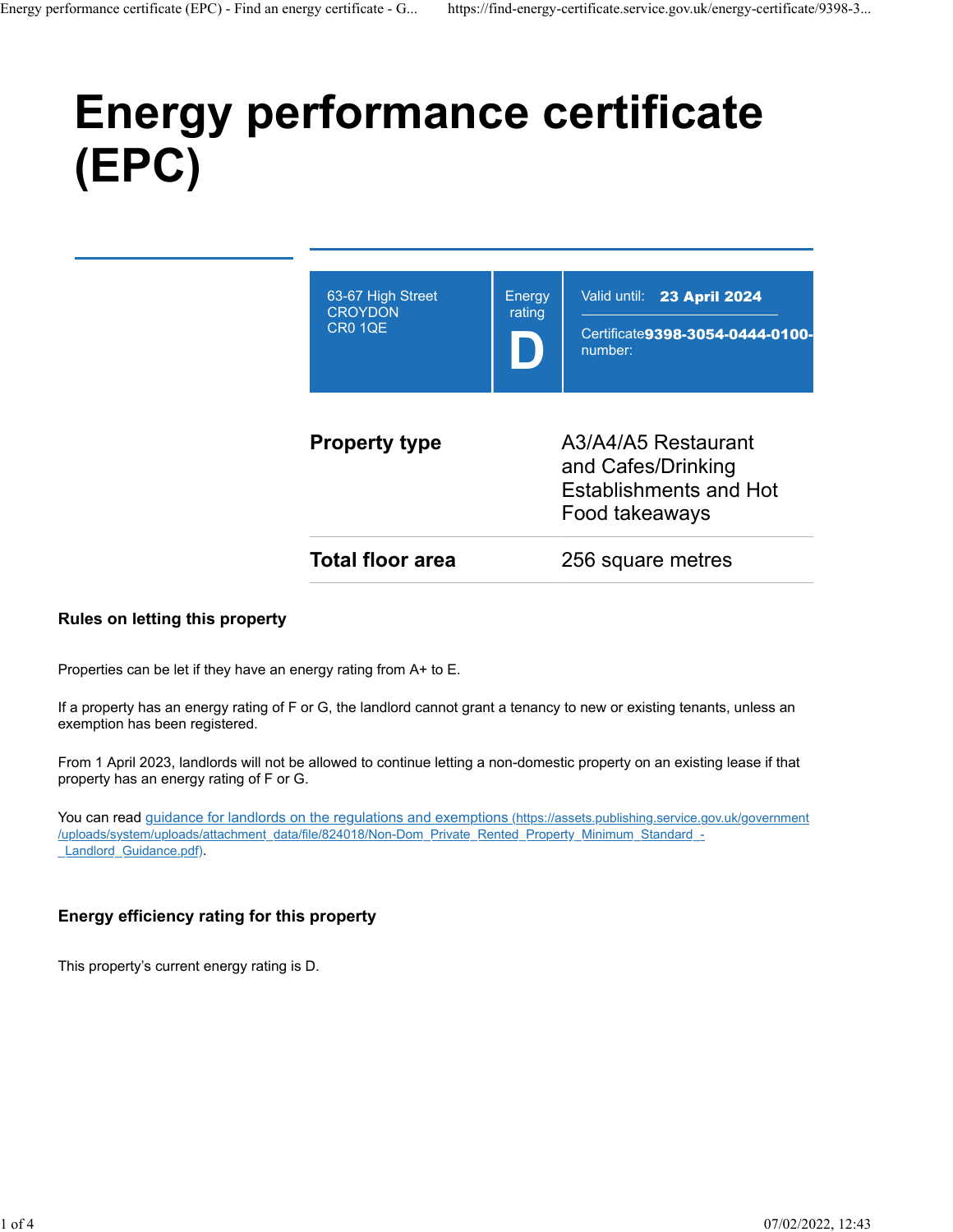Energy performance certificate (EPC) - Find an energy certificate - G... https://find-energy-certificate.service.gov.uk/energy-certificate/9398-3...



Properties are given a rating from A+ (most efficient) to G (least efficient).

Properties are also given a score. The larger the number, the more carbon dioxide (CO2) your property is likely to emit.

#### **How this property compares to others**

Properties similar to this one could have ratings:

# **If newly built** 32 | B

# **If typical of the existing stock** 84 | D

**Breakdown of this property's energy performance**

| <b>Main heating fuel</b>    | <b>Natural Gas</b>      |
|-----------------------------|-------------------------|
| <b>Building environment</b> | <b>Air Conditioning</b> |
| <b>Assessment level</b>     | 3                       |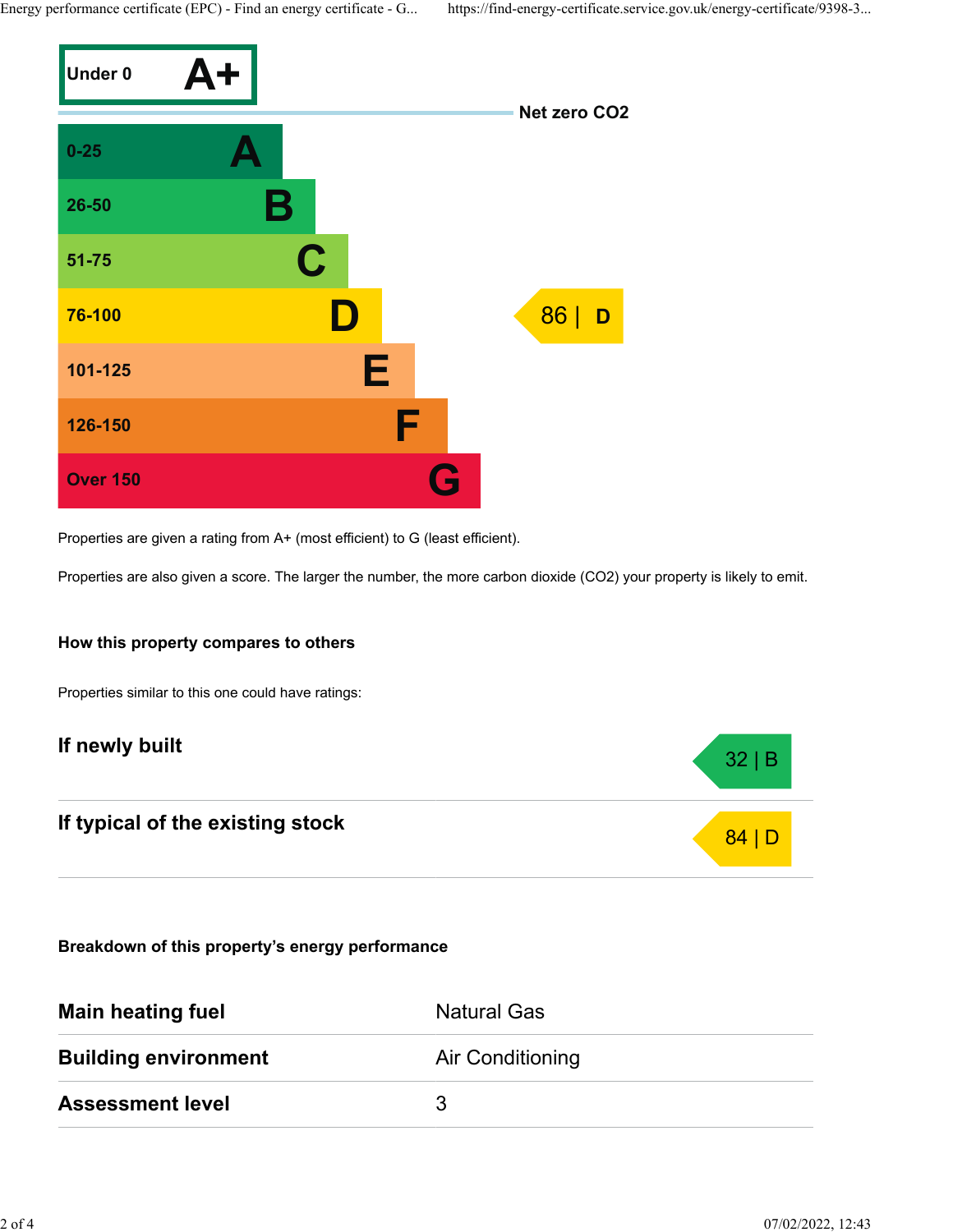#### **Building emission rate (kgCO2/m2 per year)** 199.2

#### **Recommendation report**

Guidance on improving the energy performance of this property can be found in the [recommendation report \(/energy-certificate/0230-0144-9449-8524-3006\).](https://find-energy-certificate.service.gov.uk/energy-certificate/0230-0144-9449-8524-3006)

#### **Contacting the assessor and accreditation scheme**

This EPC was created by a qualified energy assessor.

If you are unhappy about your property's energy assessment or certificate, you can complain to the assessor directly.

If you are still unhappy after contacting the assessor, you should contact the assessor's accreditation scheme.

Accreditation schemes are appointed by the government to ensure that assessors are qualified to carry out EPC assessments.

## **Assessor contact details**

| Assessor's name  | Ed Farmer              |
|------------------|------------------------|
| <b>Telephone</b> | 01737 217165           |
| <b>Email</b>     | ed.farmer@ntlworld.com |

### **Accreditation scheme contact details**

| <b>Accreditation scheme</b> | <b>NHER</b>                    |
|-----------------------------|--------------------------------|
| <b>Assessor ID</b>          | SAVA006381                     |
| <b>Telephone</b>            | 01455 883 250                  |
| Email                       | enquiries@elmhurstenergy.co.uk |

## **Assessment details**

| <b>Employer</b>         | <b>Black Cat Surveying Ltd</b> |
|-------------------------|--------------------------------|
| <b>Employer address</b> | 37 Park Road, REDHILL RH1 2AH  |